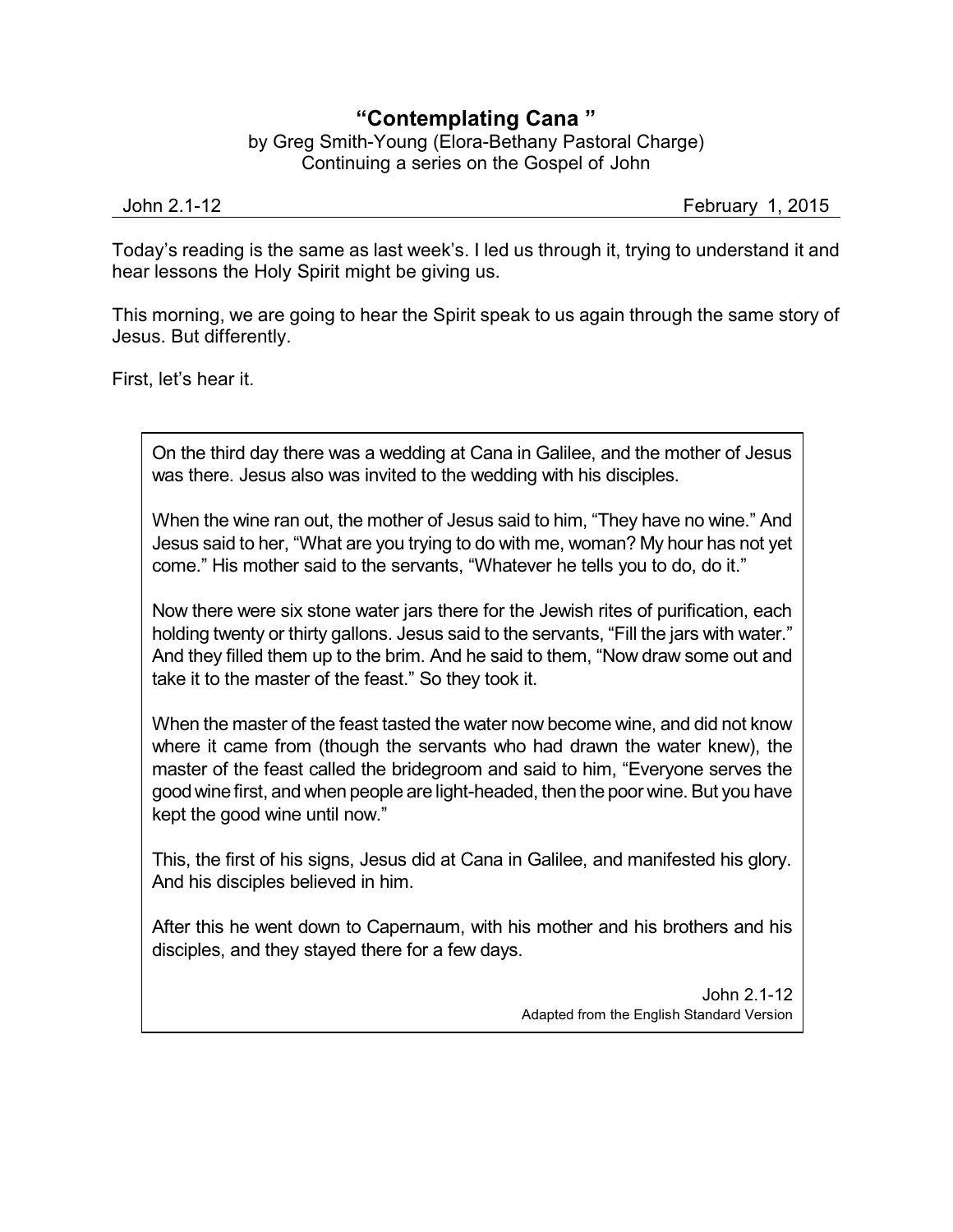God gives us rationality and understanding, so we can read the Bible and learn from it.

God also gives us our senses and imaginations. One way we can open these is by looking at pictures. Pictures can connect us to our emotions, and can bring us into deep truths. Looking upon an image can help us experience a familiar Bible story in new ways. The artist becomes our companion as we experience a story of Jesus together. Our senses and imaginations can open us to wonder, and mystery, and deeper prayer.

So today we're going to look at a picture of the Wedding at Cana.

II I've chosen this icon from the Eastern Orthodox Christian tradition.<sup>1</sup>



<sup>1</sup> I found this image here, though it is on many websites: [http://2.bp.blogspot.com/-R0-aExZUK5M/U\\_8zenRXnII/AAAAAAAAKuM/ifccLLYOoTI/s1600/1.jpg](http://2.bp.blogspot.com/-R0-aExZUK5M/U_8zenRXnII/AAAAAAAAKuM/ifccLLYOoTI/s1600/1.jpg) I have been unable to find artist or other information about it.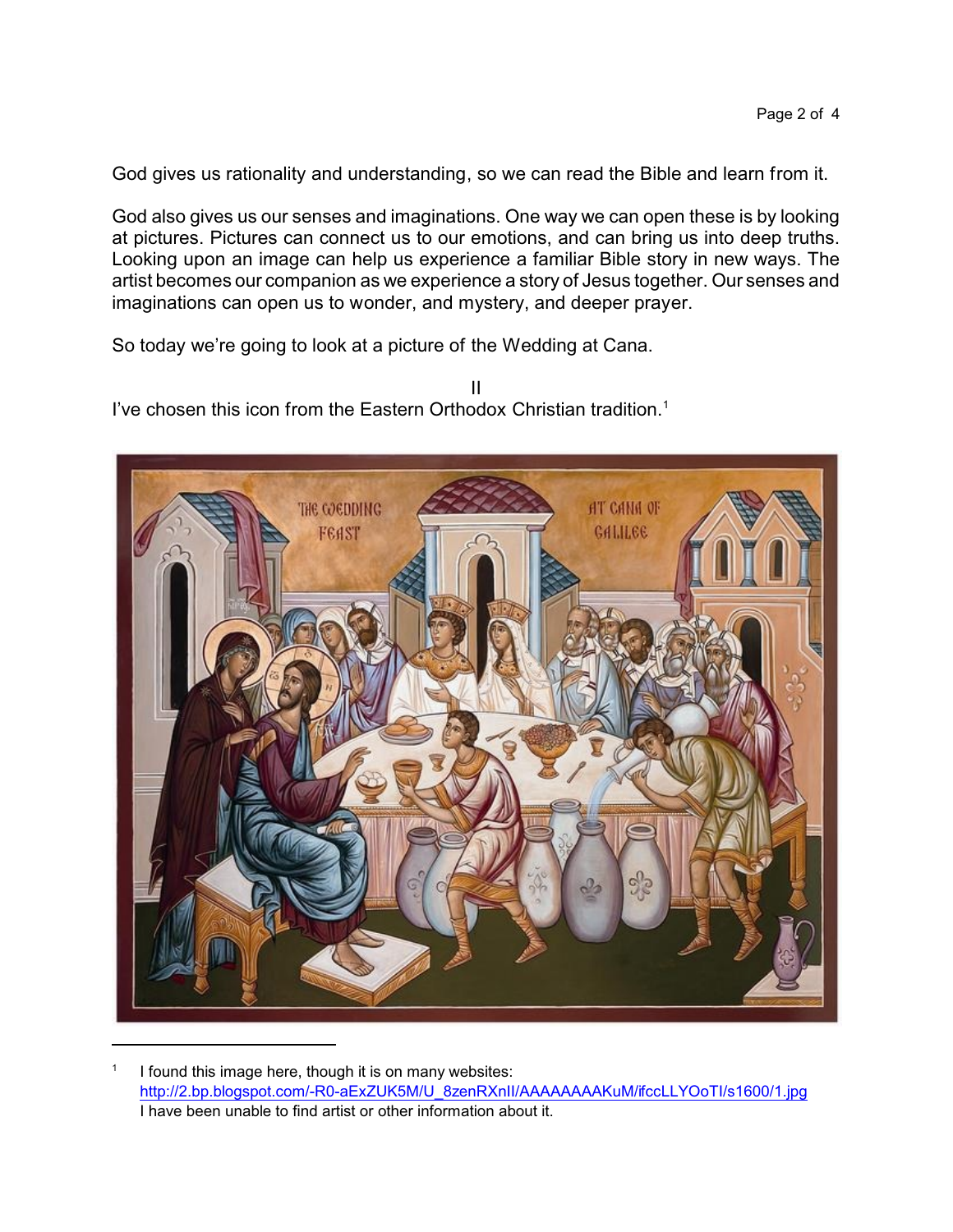Icon means "image." The icon-painter (or icon-writer, as they call them) tries to represent the scene theologically. In other words, the goal is not a snapshot of what it actually looked like. An icon expresses what it means.

An icon is like a window. A window is something you look at, to look through, to see something else. A good window does not distort what you want to see. It does not change it. It lets you see what is other side as it really is. A good sermon or reflection works like that too. What I say is only good if it lets you see through it, and behold more of God and what God is saying to you. An icon is a visual sermon.

When I speak, I follow rules of vocabulary and grammar (most of the time). When iconographers "write" their icons, they are following a grammar and vocabulary of methods and symbols which are deeply traditional. Iconography is not about being innovative. It is about revealing truth.

Let me show you some things in this icon. $2$ 

• The **buildings** in the background tell us it is in a town. The cloth draped on the building signals it is happening inside. (These are some conventions of icon writing.)

III

- The **angles of the table and Jesus' chair** are intentional. They draw us into the scene. We are not bystanders, but welcome participants.
- The **table** itself is filled with eggs, fruit, and bread. In the Bible, the feast is an image for God's Kingdom. That is when God brings everything to fullness and completion, when there is abundance and justice, and when God ends death and flourishes life.<sup>3</sup>
- We see some **guests** on the left, and on the right are **the disciples who have followed Jesus** so far in the story. 4
- The **Bride** wears a crown. That is common in icons. The Eastern Church connects the bride to Sophia, wisdom. Sophia-Wisdom is the first and most beautiful in God's creation.<sup>5</sup>
- The **Couple** has everything, except wine. They need Jesus to provide it. Wine signifies life, and he gives life to his creation.

<sup>2</sup> I've used information from *The Orant* blog by Billy Kangas on Patheos.com [\(www.patheos.com/blogs/billykangas/2010/01/reading-the-wedding-at-cana-icon.html](http://www.patheos.com/blogs/billykangas/2010/01/reading-the-wedding-at-cana-icon.html)) and a description of a similar icon on the product page of *The Printery House of Conception Abbey* [\(www.printeryhouse.org/icons/M16.asp\)](http://www.printeryhouse.org/icons/M16.asp)

<sup>&</sup>lt;sup>3</sup> See, for example, Isaiah 25.6 and Matthew 22.1ff.

<sup>4</sup> In John 1: Andrew and unnamed disciple, Peter, Philip and Nathanael.

<sup>5</sup> See Proverbs 8.